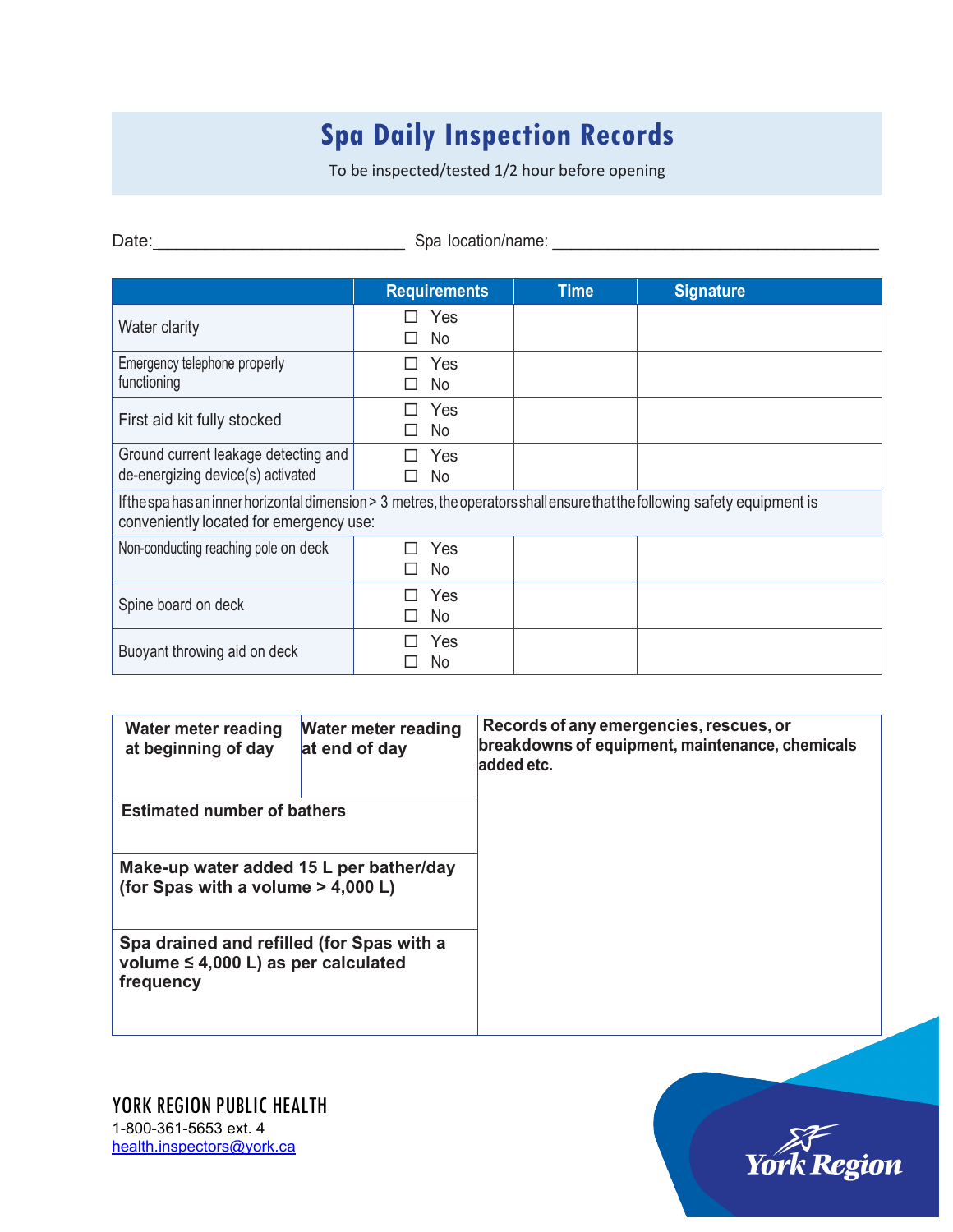## **Spa Daily Water Chemistry Tests**

Tests shall be conducted every 1/2 hour before opening and every 4 hours for spas with an automatic sensing device or every 2 hours for spas without automatic sensing device.

| Date:_______<br>Spa location/name: 1999                                                                                                                   |  |  |  |  |  |  |
|-----------------------------------------------------------------------------------------------------------------------------------------------------------|--|--|--|--|--|--|
| Time:                                                                                                                                                     |  |  |  |  |  |  |
| <b>Total Alkalinity</b><br>$80 - 120$ mg/L                                                                                                                |  |  |  |  |  |  |
| pH 7.2 - 7.8                                                                                                                                              |  |  |  |  |  |  |
| <b>Free Available Chlorine</b><br>$5 - 10$ mg/L                                                                                                           |  |  |  |  |  |  |
| <b>Total Chlorine</b><br>TC-FAC= combined chlorine<br>(CC) Shock treatment should<br>be considered when combined<br>chlorine<br>reaches 0.2 mg/L or above |  |  |  |  |  |  |
| <b>Total Bromine</b><br>$5 - 10$ mg/L                                                                                                                     |  |  |  |  |  |  |
| <b>Water clarity</b>                                                                                                                                      |  |  |  |  |  |  |
| <b>Temperature</b><br><40°C/104°F                                                                                                                         |  |  |  |  |  |  |
| O.R.P. (if applicable -<br>take reading once a<br>day) 600mV - 900mV                                                                                      |  |  |  |  |  |  |
| <b>Operator's initials</b>                                                                                                                                |  |  |  |  |  |  |

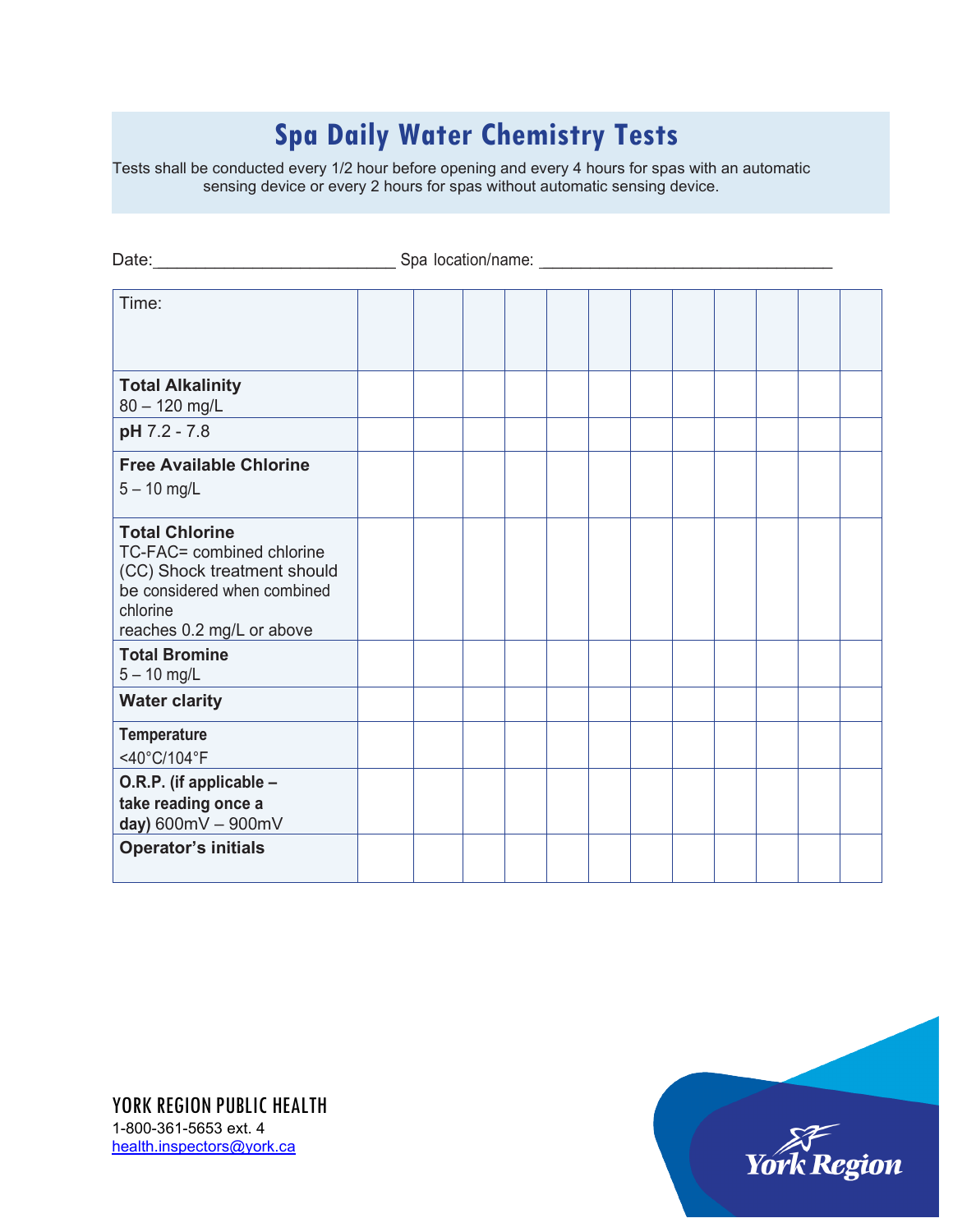## **Spa Monthly Tests**

Year: \_\_\_\_\_\_\_\_\_\_\_\_\_\_\_\_\_\_\_\_\_\_\_\_ Spa location/name: \_\_\_\_\_\_\_\_\_\_\_\_\_\_\_\_\_\_\_\_\_\_\_\_\_\_\_\_\_\_\_\_\_

| <b>Month</b> | <b>Gravity &amp; suction</b><br>outletcovers | <b>Ground current leakage</b><br>detecting and de-<br>energizing device(s) | <b>Emergency stop</b><br>button | Vacuum release<br>mechanism |
|--------------|----------------------------------------------|----------------------------------------------------------------------------|---------------------------------|-----------------------------|
| January      | Date and Time                                | Date and Time                                                              | Date and Time                   | Date and Time               |
|              | Action taken                                 | Action taken                                                               | Action taken                    | Action taken                |
|              | Signature                                    | Signature                                                                  | Signature                       | Signature                   |
| February     | Date and Time                                | Date and Time                                                              | Date and Time                   | Date and Time               |
|              | Action taken                                 | Action taken                                                               | Action taken                    | Action taken                |
|              | Signature                                    | Signature                                                                  | Signature                       | Signature                   |
| <b>March</b> | Date and Time                                | Date and Time                                                              | Date and Time                   | Date and Time               |
|              | Action taken                                 | Action taken                                                               | Action taken                    | Action taken                |
|              | Signature                                    | Signature                                                                  | Signature                       | Signature                   |

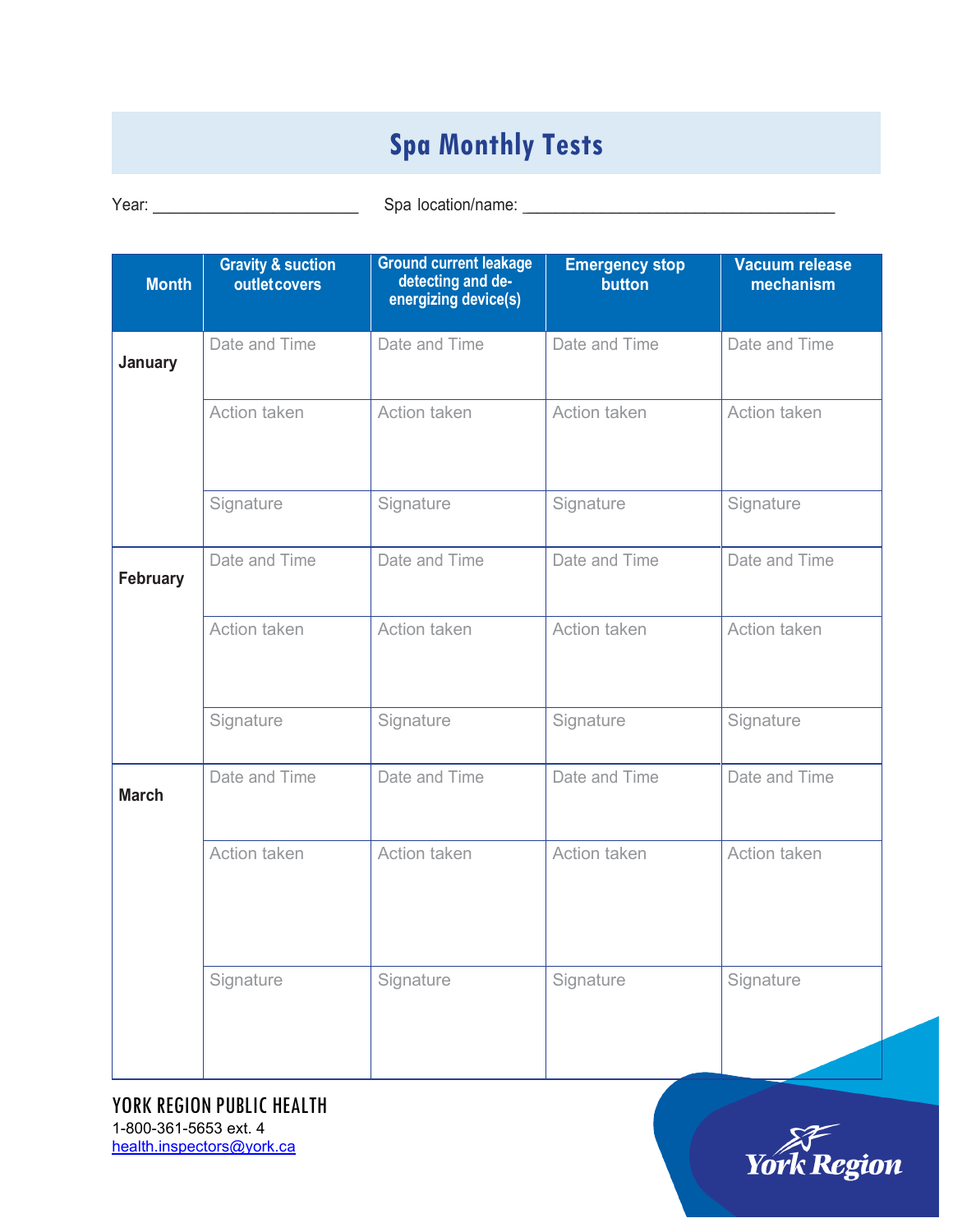| <b>April</b>  | Date and Time | Date and Time | Date and Time | Date and Time |
|---------------|---------------|---------------|---------------|---------------|
|               | Action taken  | Action taken  | Action taken  | Action taken  |
|               | Signature     | Signature     | Signature     | Signature     |
| <b>May</b>    | Date and Time | Date and Time | Date and Time | Date and Time |
|               | Action taken  | Action taken  | Action taken  | Action taken  |
|               | Signature     | Signature     | Signature     | Signature     |
| June          | Date and Time | Date and Time | Date and Time | Date and Time |
|               | Action taken  | Action taken  | Action taken  | Action taken  |
|               | Signature     | Signature     | Signature     | Signature     |
| July          | Date and Time | Date and Time | Date and Time | Date and Time |
|               | Action taken  | Action taken  | Action taken  | Action taken  |
|               | Signature     | Signature     | Signature     | Signature     |
| <b>August</b> | Date and Time | Date and Time | Date and Time | Date and Time |
|               | Action taken  | Action taken  | Action taken  | Action taken  |
|               | Signature     | Signature     | Signature     | Signature     |